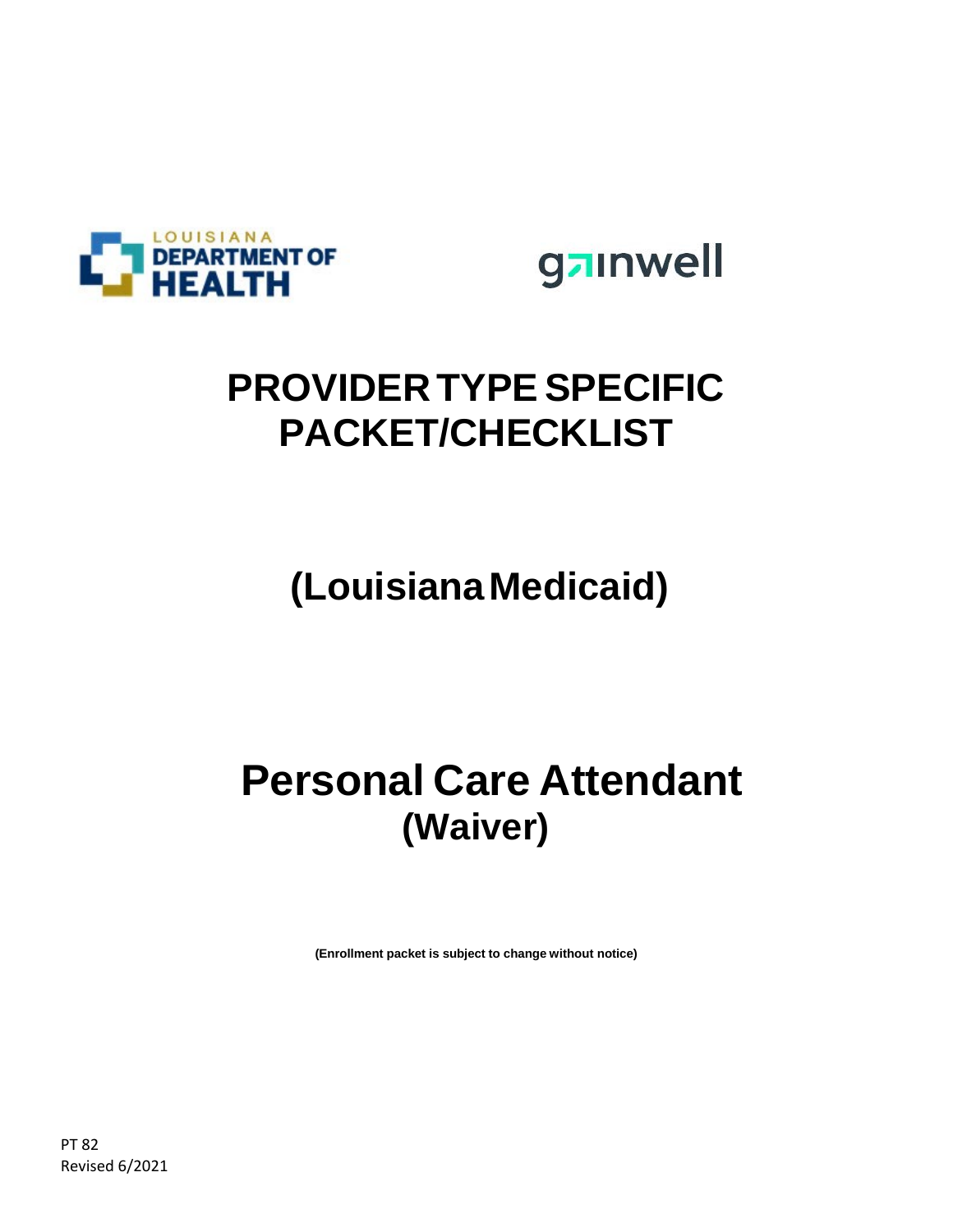## **GENERAL INFORMATION**

Provider Enrollment works on a three-week turnaround time frame. If enrollment requirements are not met, the entire application will be returned for correction and would need to be re-submitted once the corrections are made. Any resubmission of the enrollment packet is subject to additional three-week turnaround period.

The effective date for this enrollment will be the day the application is actually worked by Provider Enrollment.

No billing for 18 months will result in an automatic closure of this provider number, which will require a new enrollment application in order to be re-activated. No notification will be made to the provider regarding automatic closure.

Upon completion of the Medicaid enrollment process, all OCDD/OAAS Waiver Service providers and some providers of other Medicaid services will automatically be added to a Freedom of Choice listing in a web-based program called Provider Locator Tool. This enables public users to search for Medicaid and/or Home and Community Based Service providers who accept Louisiana Medicaid.

If at any time during enrollment as a Medicaid provider, the provider has a change of physical address, then the provider must first obtain an updated license indicating the new address. The one year license renewal period begins over when a provider gets a new license because of a change of address. The provider must then submit notification of the change of address along with a copy of the new license to Gainwell Provider Enrollment (see address on checklist, below). Failure to report a change of address, first to Health Standards and then to Gainwell Provider Enrollment, will result in your agency being incorrectly listed on the Freedom of Choice list.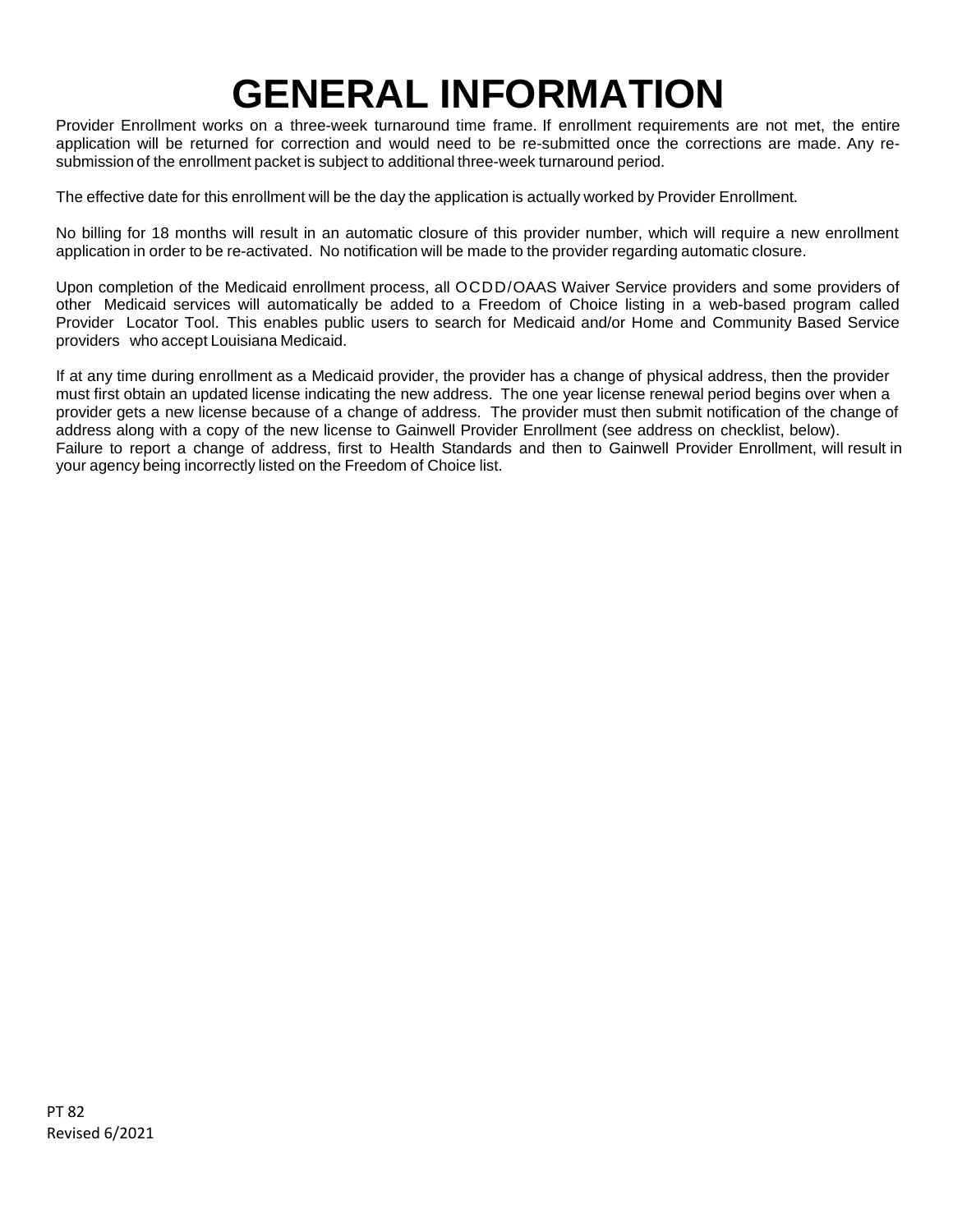# **ATTENTION!! Waiver service providers are required to comply with all requirements contained in:**

## **1. The provider manuals located at:**

**[https://www.lamedicaid.com/Provweb1/Providermanuals/Provide](https://www.lamedicaid.com/Provweb1/Providermanuals/ProviderManuals.htm) [rManuals.htm](https://www.lamedicaid.com/Provweb1/Providermanuals/ProviderManuals.htm)**

## **And 2. The information located on the LDH/OCDD website at**

**<http://new.dhh.louisiana.gov/index.cfm/subhome/11/n/8>**

3. The information located on the DHH/OAAS website at http://new.dhh.louisiana.gov/index.cfm/subhome/12/n/7